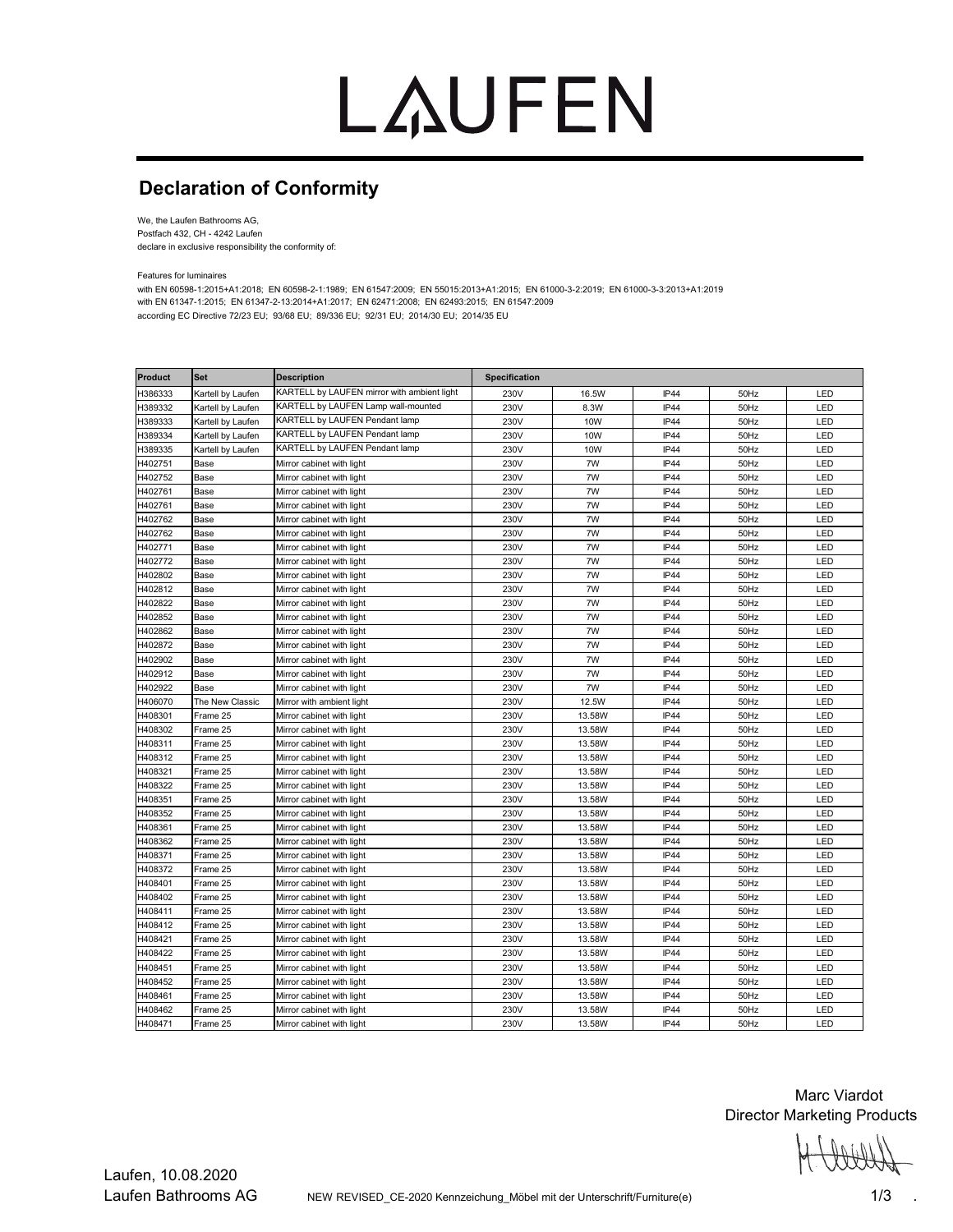# LAUFEN

### **Declaration of Conformity**

We, the Laufen Bathrooms AG, Postfach 432, CH - 4242 Laufen declare in exclusive responsibility the conformity of:

Features for luminaires

with EN 60598-1:2015+A1:2018; EN 60598-2-1:1989; EN 61547:2009; EN 55015:2013+A1:2015; EN 61000-3-2:2019; EN 61000-3-3:2013+A1:2019 with EN 61347-1:2015; EN 61347-2-13:2014+A1:2017; EN 62471:2008; EN 62493:2015; EN 61547:2009 according EC Directive 72/23 EU; 93/68 EU; 89/336 EU; 92/31 EU; 2014/30 EU; 2014/35 EU

| <b>Product</b> | <b>Set</b>          | <b>Description</b>              | <b>Specification</b> |            |             |         |                |
|----------------|---------------------|---------------------------------|----------------------|------------|-------------|---------|----------------|
| H408472        | Frame 25            | Mirror cabinet with light       | 230V                 | 13.58W     | IP44        | 50Hz    | LED            |
| H408503        | Frame 25            | Mirror cabinet with light       | 230V                 | 13.58W     | IP44        | 50Hz    | LED            |
| H408513        | Frame 25            | Mirror cabinet with light       | 230V                 | 13.58W     | IP44        | 50Hz    | LED            |
| H408523        | Frame 25            | Mirror cabinet with light       | 230V                 | 13.58W     | IP44        | 50Hz    | LED            |
| H408553        | Frame 25            | Mirror cabinet with light       | 230V                 | 13.58W     | IP44        | 50Hz    | LED            |
| H408563        | Frame 25            | Mirror cabinet with light       | 230V                 | 13.58W     | <b>IP44</b> | 50Hz    | LED            |
| H408573        | Frame 25            | Mirror cabinet with light       | 230V                 | 13.58W     | IP44        | 50Hz    | LED            |
| H408603        | Frame 25            | Mirror cabinet with light       | 230V                 | 13.58W     | IP44        | 50Hz    | LED            |
| H408613        | Frame 25            | Mirror cabinet with light       | 230V                 | 13.58W     | IP44        | 50Hz    | LED            |
| H408623        | Frame 25            | Mirror cabinet with light       | 230V                 | 13.58W     | IP44        | 50Hz    | LED            |
| H408653        | Frame 25            | Mirror cabinet with light       | 230V                 | 13.58W     | <b>IP44</b> | 50Hz    | LED            |
| H408663        | Frame 25            | Mirror cabinet with light       | 230V                 | 13.58W     | IP44        | 50Hz    | LED            |
| H408673        | Frame 25            | Mirror cabinet with light       | 230V                 | 13.58W     | IP44        | 50Hz    | LED            |
| H408704        | Frame 25            | Mirror cabinet with light       | 230V                 | 13.58W     | IP44        | 50Hz    | LED            |
| H408714        | Frame 25            | Mirror cabinet with light       | 230V                 | 13.58W     | IP44        | 50Hz    | LED            |
| H408724        | Frame 25            | Mirror cabinet with light       | 230V                 | 13.58W     | IP44        | 50Hz    | LED            |
| H408754        | Frame 25            | Mirror cabinet with light       | 230V                 | 13.58W     | IP44        | 50Hz    | LED            |
| H408764        | Frame 25            | Mirror cabinet with light       | 230V                 | 13.58W     | <b>IP44</b> | 50Hz    | LED            |
| H408774        | Frame 25            | Mirror cabinet with light       | 230V                 | 13.58W     | IP44        | 50Hz    | LED            |
| H447431        | Frame 25            | Mirror round with ambient light | 230V                 | 13.5W      | IP44        | 50Hz    | LED            |
| H447433        | Frame 25            | Mirror round with ambient light | 230V                 | 21W        | IP44        | 50Hz    | LED            |
| H448411        | Il Bagno Alessi One | Mirror cabinet with light       | 230V                 | 9W         | IP44        | 50/60Hz | T <sub>5</sub> |
| H448421        | Il Bagno Alessi One | Mirror cabinet with light       | 230V                 | 14.3W      | IP44        | 50/60Hz | T <sub>5</sub> |
| H448431        | Il Bagno Alessi One | Mirror cabinet with light       | 230V                 | 30.8W      | IP44        | 50/60Hz | T <sub>5</sub> |
| H448441        | Il Bagno Alessi One | Mirror cabinet with light       | 230V                 | 38.5W      | IP44        | 50/60Hz | T <sub>5</sub> |
| H447451        | Frame 25            | Lighting                        | 230V                 | 8.16W      | IP44        | 50Hz    | LED            |
| H447452        | Frame 25            | ∟ighting                        | 230V                 | 8.16W      | IP44        | 50Hz    | LED            |
| H447461        | Frame 25            | Lighting                        | 230V                 | <b>10W</b> | <b>IP44</b> | 50Hz    | LED            |
| H447462        | Frame 25            | Lighting                        | 230V                 | 10W        | IP44        | 50Hz    | LED            |
| H447471        | Frame 25            | Lighting                        | 230V                 | <b>11W</b> | IP44        | 50Hz    | LED            |
| H447472        | Frame 25            | Lighting                        | 230V                 | <b>11W</b> | IP44        | 50Hz    | LED            |
| H447481        | Frame 25            | Lighting                        | 230V                 | <b>12W</b> | IP44        | 50Hz    | LED            |
| H447482        | Frame 25            | Lighting                        | 230V                 | <b>12W</b> | IP44        | 50Hz    | LED            |
| H447491        | Frame 25            | ∟ighting                        | 230V                 | 14.88W     | IP44        | 50Hz    | LED            |
| H447492        | Frame 25            | ∟ighting                        | 230V                 | 14.88W     | IP44        | 50Hz    | LED            |
| H447501        | Frame 25            | Lighting                        | 230V                 | 16.8W      | IP44        | 50Hz    | LED            |
| H447502        | Frame 25            | _ighting                        | 230V                 | 16.8W      | <b>IP44</b> | 50Hz    | LED            |
| H447511        | Frame 25            | Lighting                        | 230V                 | 18.72W     | IP44        | 50Hz    | LED            |
| H447512        | Frame 25            | Lighting                        | 230V                 | 18.72W     | IP44        | 50Hz    | LED            |
| H447521        | Frame 25            | Lighting                        | 230V                 | 22.56W     | IP44        | 50Hz    | LED            |
| H447522        | Frame 25            | Lighting                        | 230V                 | 22.56W     | IP44        | 50Hz    | LED            |
| H447531        | Frame 25            | Lighting                        | 230V                 | 24.48W     | IP44        | 50Hz    | LED            |
| H447532        | Frame 25            | Lighting                        | 230V                 | 24.48W     | IP44        | 50Hz    | LED            |
| H447541        | Frame 25            | Lighting                        | 230V                 | 28.32W     | <b>IP44</b> | 50Hz    | LED            |
| H447542        | Frame 25            | Lighting                        | 230V                 | 28.32W     | IP44        | 50Hz    | LED            |
| H447551        | Frame 25            | Lighting                        | 230V                 | 34.08W     | IP44        | 50Hz    | LED            |

Marc Viardot Director Marketing Products